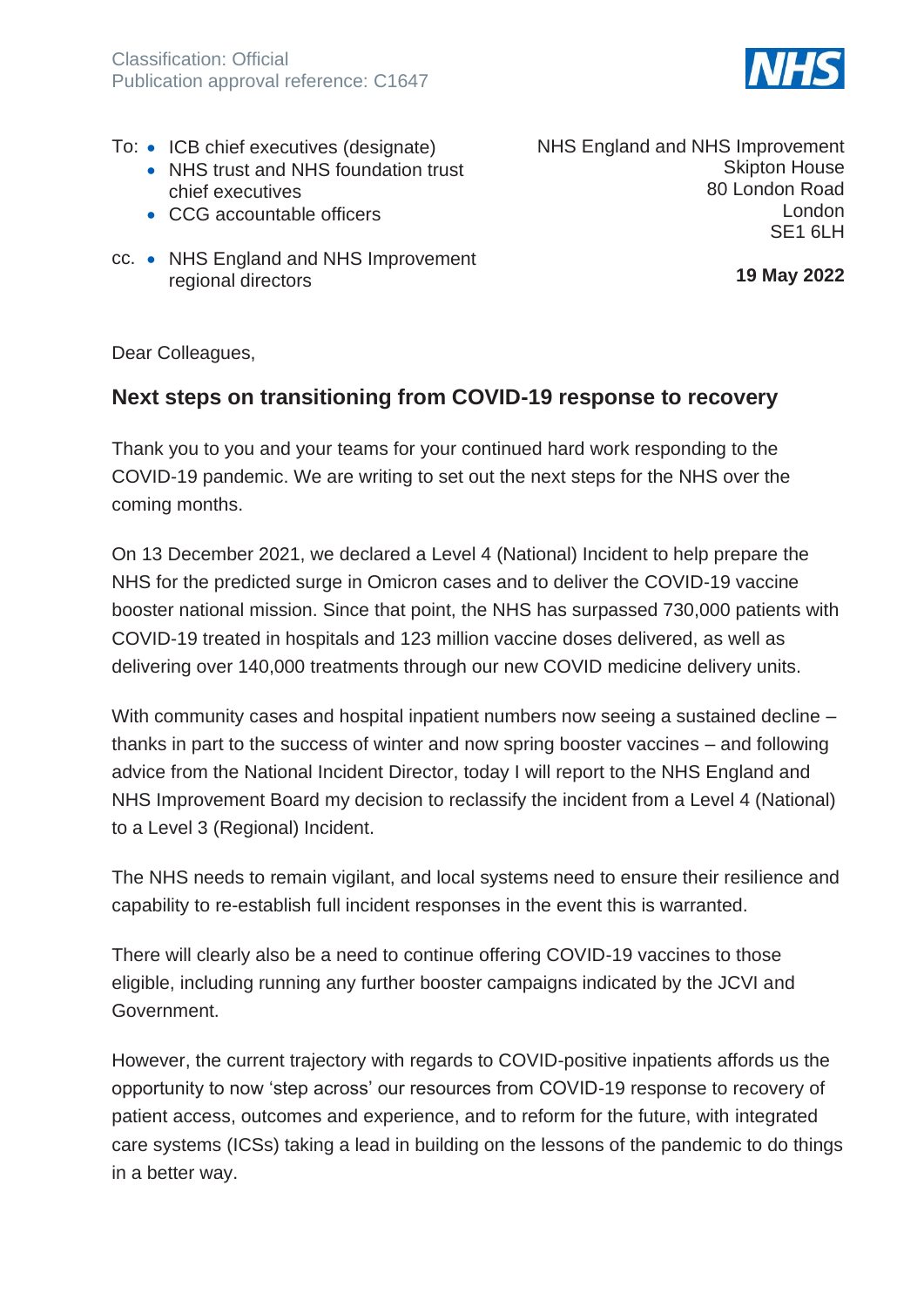## **Recovery, and the quality of patient care**

As described above, the current level of direct impact from COVID-19 should allow much of the operational time and resource currently assigned to incident response to be refocused on recovering services further with a focus on those things which make the most significant difference for patient access, outcomes and experience.

We are not setting any additional expectations or priorities on local systems beyond those already set out in the [2022/23 priorities and operational planning guidance,](https://www.england.nhs.uk/wp-content/uploads/2022/02/20211223-B1160-2022-23-priorities-and-operational-planning-guidance-v3.2.pdf) which sets out objectives across a range of services including primary care, community health, mental health, learning disabilities and autism, the [Delivery plan for tackling the COVID-](https://www.england.nhs.uk/coronavirus/publication/delivery-plan-for-tackling-the-covid-19-backlog-of-elective-care/)[19 backlog of elective care,](https://www.england.nhs.uk/coronavirus/publication/delivery-plan-for-tackling-the-covid-19-backlog-of-elective-care/) and supporting guidance.

We do, however, expect the immediate focus areas for ICSs, and their constituent organisations and partners, to be:

• **Delivering timely urgent and emergency care and discharge**: Continuing to work as whole systems – including colleagues in local authorities, social care and the voluntary sector – to address the ongoing pressures across the urgent and emergency care (UEC) system and discharge pathways, with the aim of ensuring all patients receive timely and safe care in the right place for their needs.

This includes improving discharge planning and processes for those patients who no longer require acute care, including ensuring that the levels of discharges on weekend days matches those on weekdays, while working with social care partners to identify and address wider system capacity challenges.

Intensive work will continue nationally and regionally to support systems in this. We will also shortly be sharing operational best practice to support trusts in reviewing and improving the discharge related processes most within their control.

## • **Providing more routine elective and cancer tests and treatments**:

Continuing the strong progress we have already seen towards ensuring those people who have been waiting the longest for elective care are offered treatment by July 2022, and people who are diagnosed with cancer are able to begin treatment within 62 days of first seeing their GP.

Again, intensive work will continue to support those systems with the greatest challenges to delivery.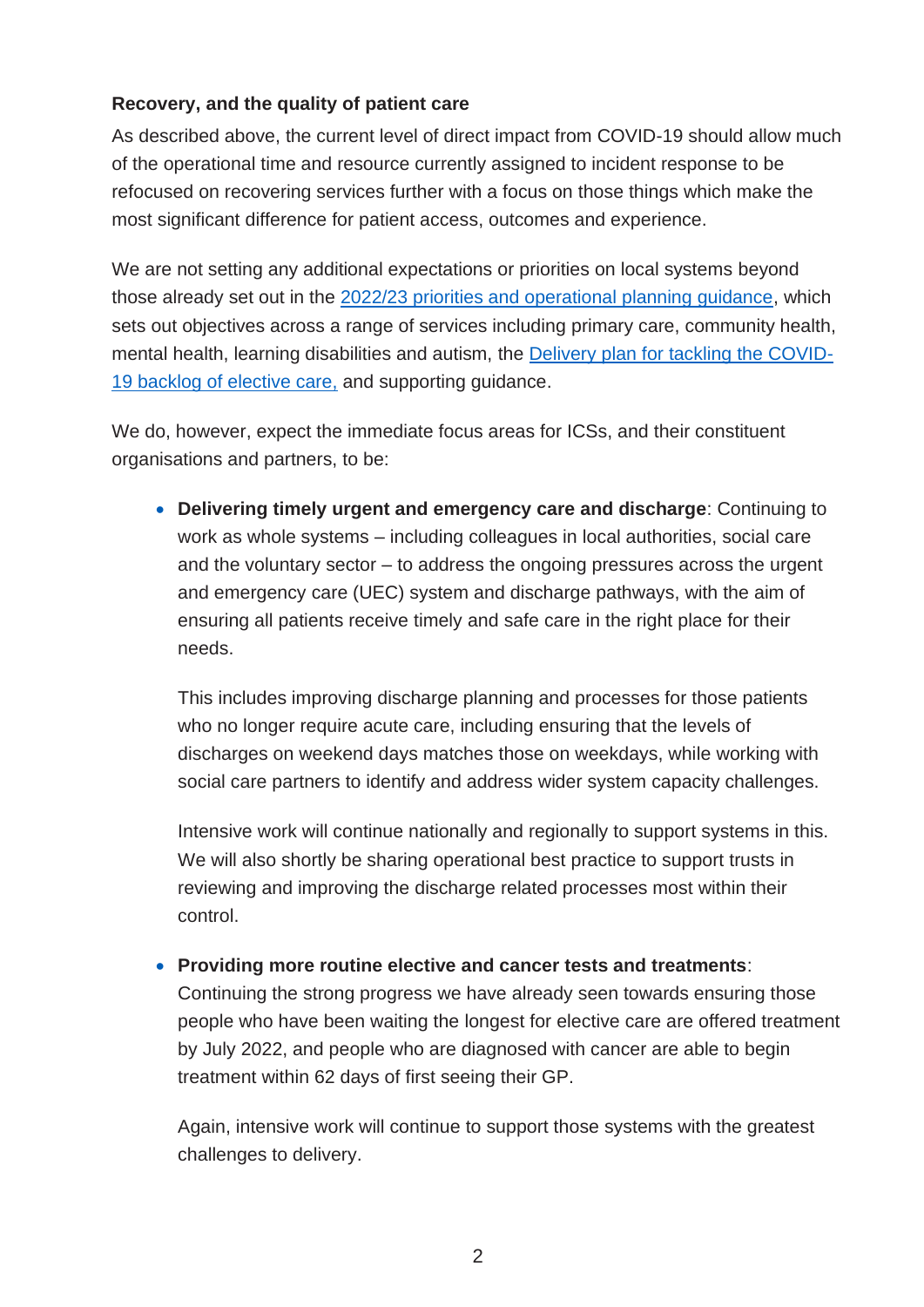• **Improving patient experience:** Providers should implement in full the recently updated UK [Infection Prevention and Control \(IPC\)](https://www.gov.uk/government/publications/wuhan-novel-coronavirus-infection-prevention-and-control/covid-19-guidance-for-maintaining-services-within-health-and-care-settings-infection-prevention-and-control-recommendations) guidance given the significant benefits this can bring to increasing capacity and reducing waiting times.

National principles on [hospital visiting](https://www.england.nhs.uk/coronavirus/publication/visitor-guidance/) and [maternity/neonatal services](https://www.england.nhs.uk/coronavirus/publication/supporting-pregnant-women-using-maternity-services-and-access-for-parents-of-babies-in-neonatal-units/) will remain in place for now as an absolute minimum standard.

However, in practice, all healthcare settings should now begin transitioning back towards their own pre-pandemic (or better) policies on inpatient visiting and patients being accompanied in outpatient and UEC services, with the default position of no patient having to be alone unless through their choice.

Where we are able to remove additional reporting, guidance and other burdens implemented as part of the pandemic response, without impacting on our ability to rapidly stand back up a national incident in the event of need, we will do so.

Further detail on the exact changes to ways of working will be cascaded via the National Operations Centre shortly, and where guidance is withdrawn in the future this will be notified through relevant bulletins where necessary.

## **Learning lessons and building for the future**

The NHS has faced incredible pressure over the 840 days since we first declared a national incident in response to COVID-19. In facing that pressure, thanks to the ingenuity, passion and commitment of our staff and local and national partners, and to the efforts of other key workers and the public, we have also achieved incredible feats.

While our immediate task now is to improve patient access and experience, the coming months and years cannot see a blanket return to how things were done before the pandemic.

Instead, we need to draw on the spirit of empowerment, partnership and innovation that have typified the pandemic response, and build on the improvements made and lessons learned, to reform our services so they are fit for the future.

The legal creation of integrated care boards and partnerships on 1 July is the next step of our reform agenda; it is vital that every system partner has – and takes – the opportunity to contribute to making the strategic ambitions of ICSs a reality.

In particular, this means maximising the gains from collaboration, including deployment of capital to increase capacity and improve key pathways such as diagnostics, and the